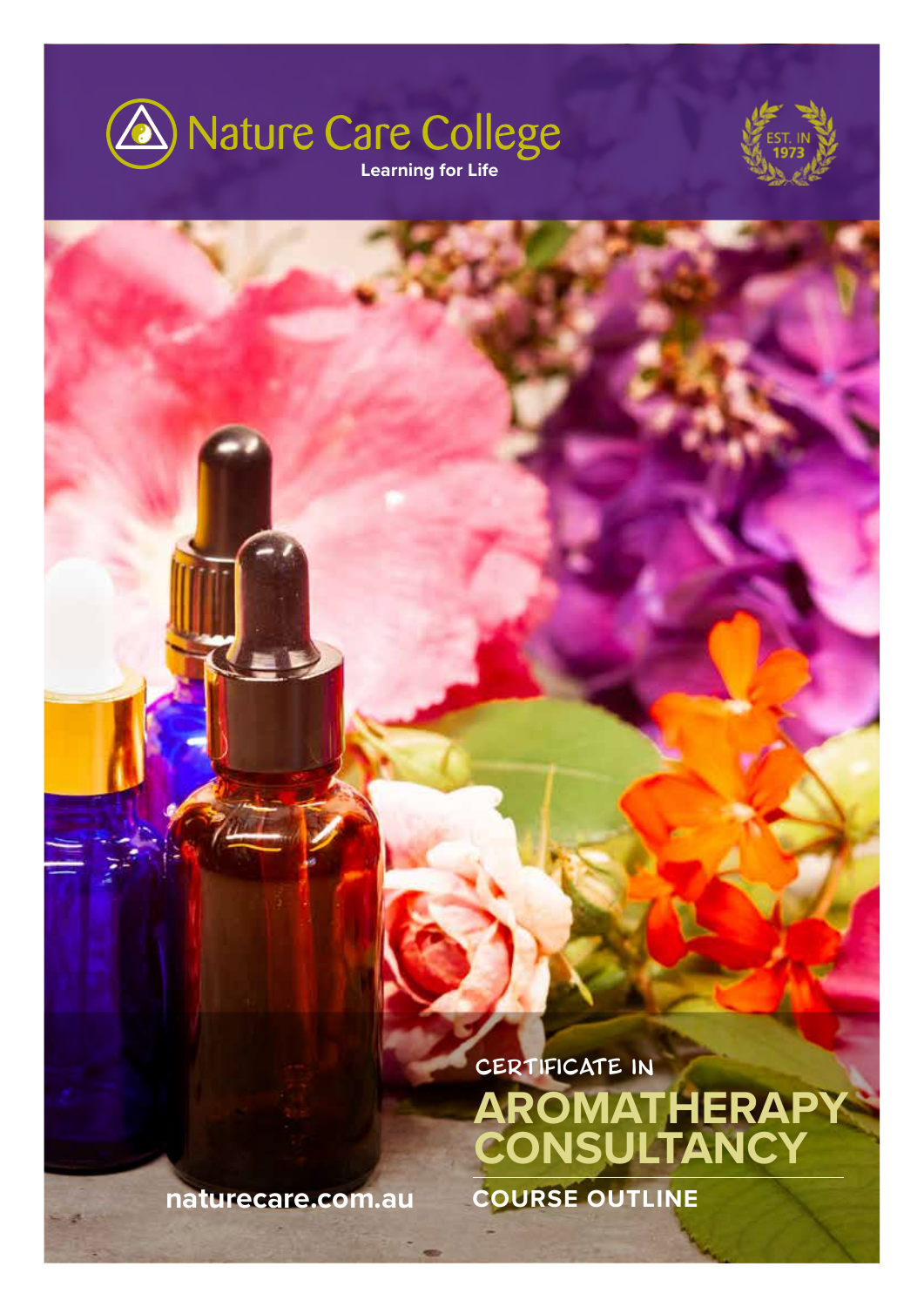# "Healing begins with an aromatic bath and A DAILY MASSAGE"

- Hippocrates

# **Certificate in Aromatherapy Consultancy**

Traditional cultures have harnessed the therapeutic benefits of plant-based essential oils for thousands of years!

Modern Aromatherapy utilises pure, natural aromatic essentials oils of the highest quality for both psychological and physical wellbeing. Today increasing consumer awareness for natural therapeutic products has seen a huge increase in popularity for plant-based essential oil products.



### A Certificate in Aromatherapy Consultancy that delivers study/life balance

**Course Duration:** Can be completed in 2 Terms

**Intake:** February, June & September

**Study Options:** Enjoy the ease of watching the class live in our virtual classroom or watch the recording at your leisure

**Academic Year:** The academic year consists of 3 x 12 week terms

### **What you will learn**

This fascinating and comprehensive Certificate course provides you with practical aromatherapy knowledge that you can apply to your everyday life.

The course program begins by explaining the origin, benefits and characteristics of the major essential oils. You will gain an understanding of the therapeutic benefits and application of these amazing plant-based oils through different blending techniques and skin analysis.

The chemical constituents and properties of essential oils are taught, along with the how and why they work!

### **Start Discovering the Power of Nature's Oils**

**Peppermint** - digestive disorders **Rosemary** - muscular pains, mental stimulate **Sandalwood** - depression, anxiety and nervous tension **Sweet Orange** - depression and anxiety **Tea Tree** - respiratory problem, antifungal, antibacterial and antiviral **Lavender** - headaches, insomnia, burns, aches and pains

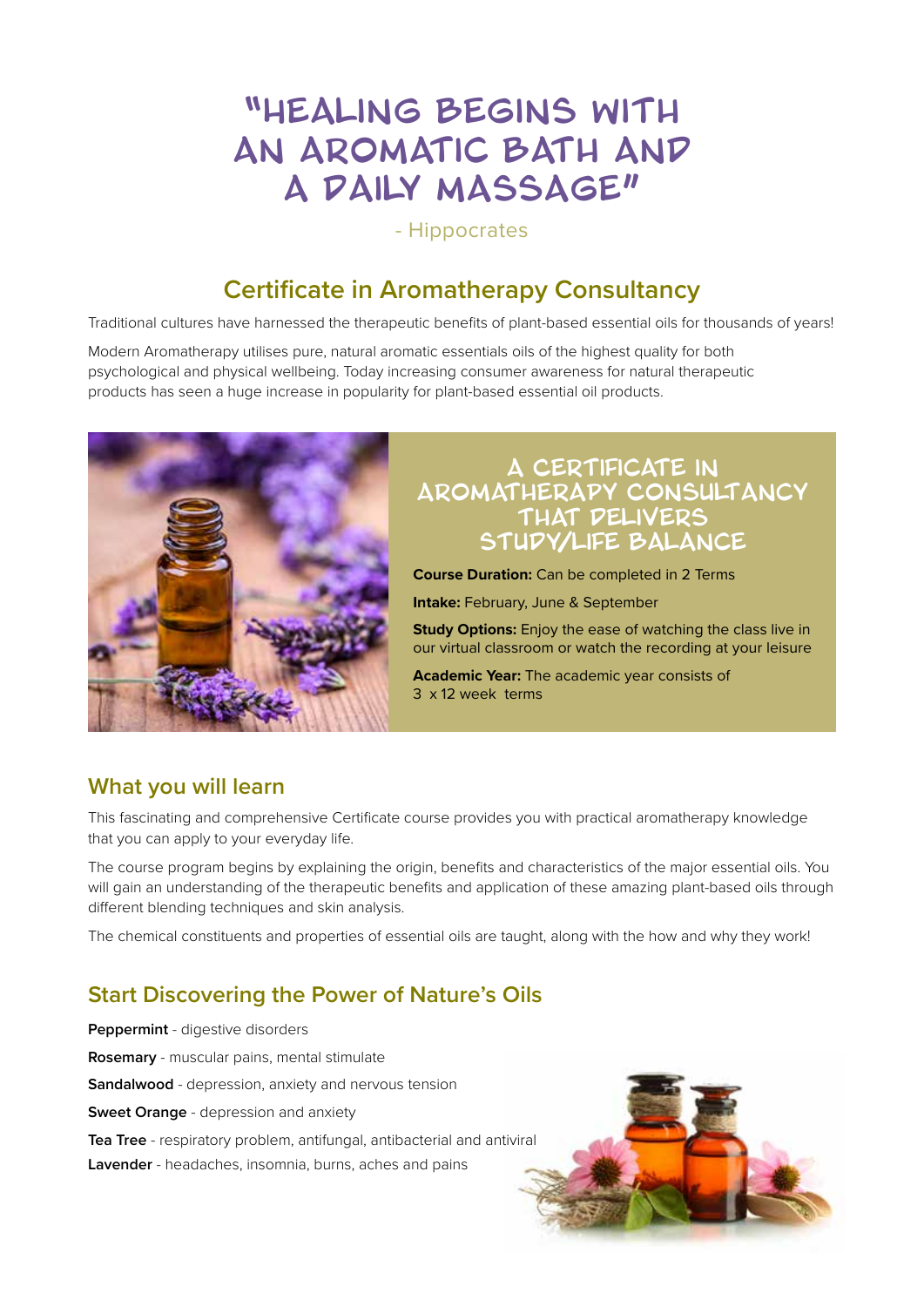### **Who is this course for?**

The Certificate in Aromatherapy Consultancy is for anyone who has a passion for learning more about the amazing world of aromatherapy.

It is extremely valuable for anyone working in sales as a product educator for natural products.

It is also an inspiring course for practitioners of other modalities to expand on their knowledge and client base.

### **The Nature Care Benefit**

- Training Practitioners since 1973 learn from experienced, passionate educators
- Flexible study options
- Quality education at an affordable price.



### **About Nature Care College**

Since **1973** our roots and purpose has been in educating people to take a holistic approach to health and healing, with a focus on preventive natural healthcare.

Nature Care delivers a diverse range of natural healthcare courses from Workshops, Short Courses, Professional Training Programs and Continuing Professional Education courses. Whether you are after a rewarding career or studying for personal growth, Nature Care provides you with the opportunity to pursue your passions and find your purpose with like-minded people.



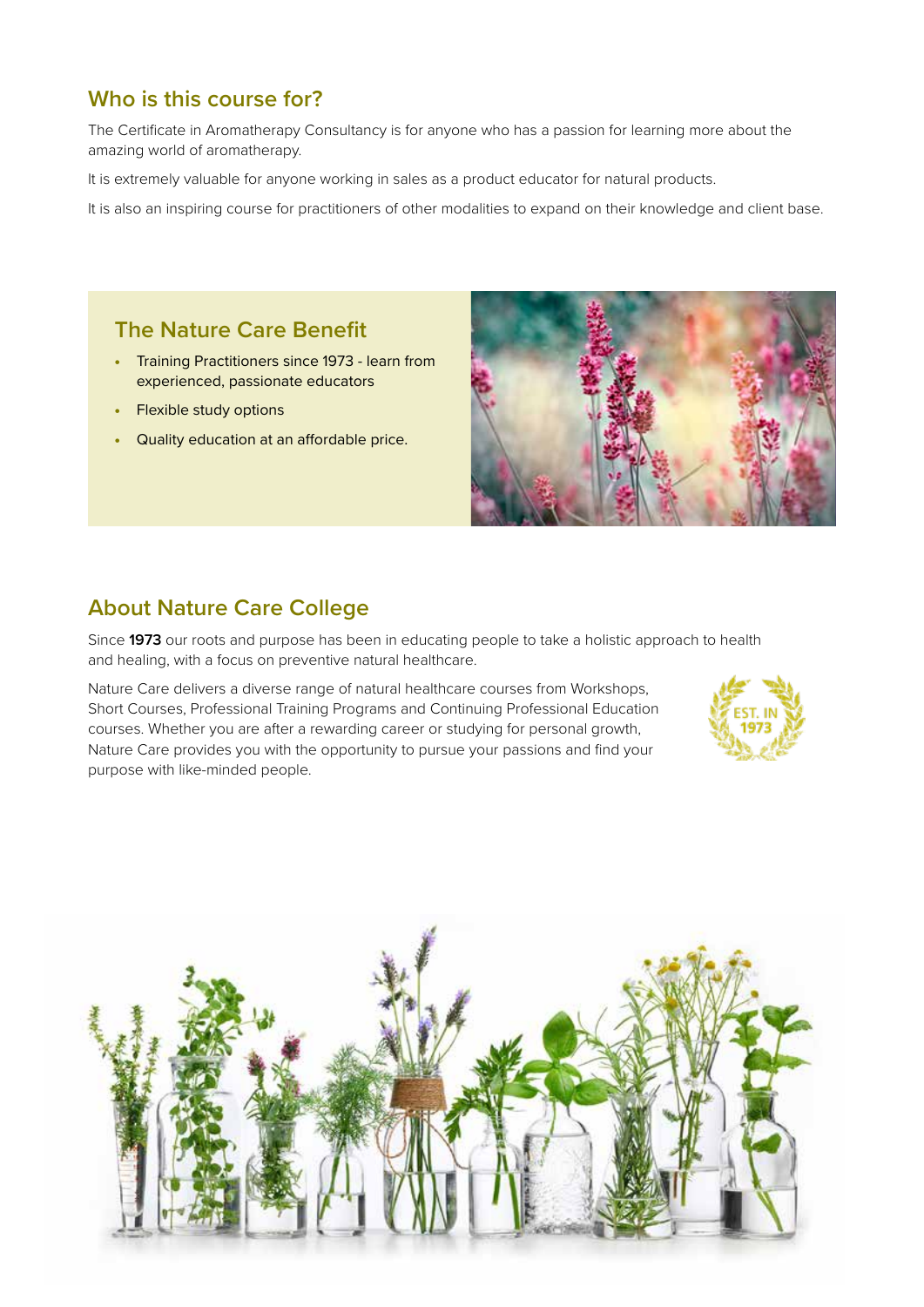### **Course Enrolment**

You are welcome to enrol if you are 18 years and over. Nature Care's unique campus atmosphere and wide demographic of students makes learning with likeminded people an enriching and fulfilling experience.

### **Course Study Plan**

| <b>TWO TERM STUDY PLAN</b> |                                                                                                   |  |
|----------------------------|---------------------------------------------------------------------------------------------------|--|
| <b>Study Period 1</b>      | <b>Study Period 2</b>                                                                             |  |
| • Aromatherapy Essentials  | • Advanced Aromatherapy<br>• Aromatherapy Skin Care & Products<br>(Recommended Elective Workshop) |  |

**For subject dates and times, please view the Timetable.**

### **Your Subjects**

### **Aromatherapy Essentials**

You will undertake an in-depth study of 18 essential oils, including their history, chemical constituents, actions and therapeutic use. You will also learn blending techniques with carrier oils and extraction methods.

### **Advanced Aromatherapy**

An expansion of the Aromatherapy Essentials course, this unit of study looks at different body systems, skin types, advanced blending techniques & perfumes, essential oil production and the interesting area of subtle aromatherapy.

You will also learn about toxic oils, along with the chemical constituents of essential oils - the how and why they work!

Some of the more exotic essential oils will be covered in detail.

### **Aromatherapy Skin Care & Products (Elective Workshop)**

Learn the rich benefits of essential oils for healthy skin care, make your own products and walk away with the skills & knowledge to create and apply skin care products made from the often complex nature of aromatherapy essential oils.

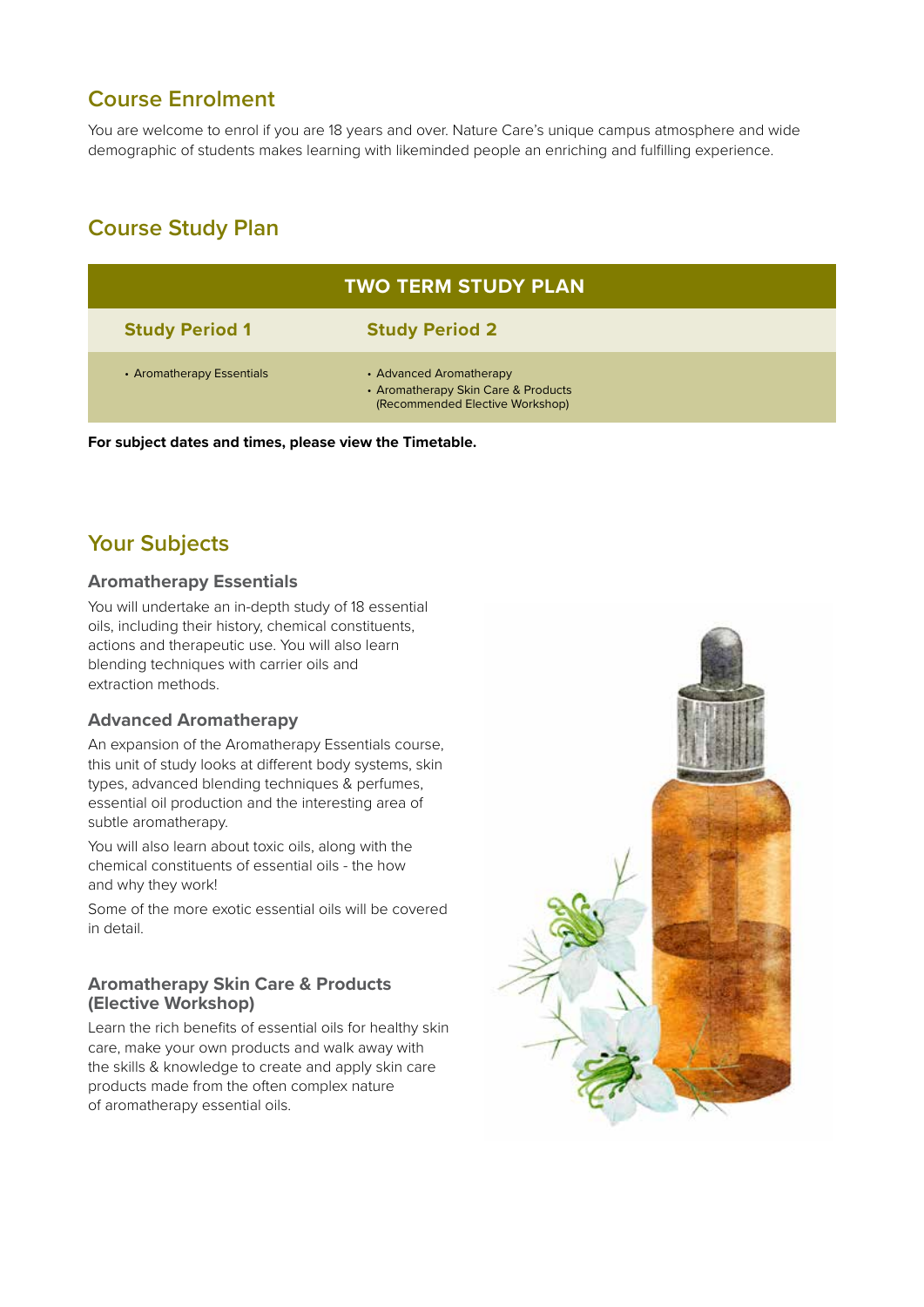### **Course Fees and Payment Options**

Nature Care has a long history of making natural therapy education accessible & open to everyone. With this in mind, the college offers a range of payment options to help make this possible and to assist people with their budgets.

You enrol and pay course tuition fees on a term-byterm basis. There are 3 payment options available.

**Option 1:** Pay term by term as you study

**Option 2:** Pay each terms course tuition fees upfront one week prior to the start of term to receive a 5% discount on the terms fees

**Option 3: Payment Plan. Spread the cost of your** course fees throughout the 12-week term with a Payment Plan. You can choose either weekly or monthly payment plan instalment options

### **Certificate in Aromatherapy Consultancy Course Fees**

#### **Fees**

Term 1 \$540 Term 2 \$540

#### **Total Course Fees = \$1,080 or \$1,345 with Elective Workshop**

**Get a 5% Discount:** If you pay each terms fees upfront prior to the start of term you are eligible to receive a 5% discount. So take another 5% off each terms fees published above!



### **Frequently Asked Questions**

#### **Who are my Trainers?**

Nature Care has been a leading provider of natural therapies since 1973! The college is renowned for its natural medicine curriculum, passionate and experiences Trainers and professional, caring environment. Students in the Certificate in Aromatherapy Consultancy receive great benefits in learning from Trainers who are practitioners and who love sharing their first-hand experience with their students.

### **Recognition of Prior Learning**

We recognise prior learning and encourage you to apply. If you have fully or partially completed formal study within the last 10 years, and/or have completed informal learning through work experience, you can apply for recognition by submitting the Recognition of Prior Learning Form available from our website **www.naturecare.com.au**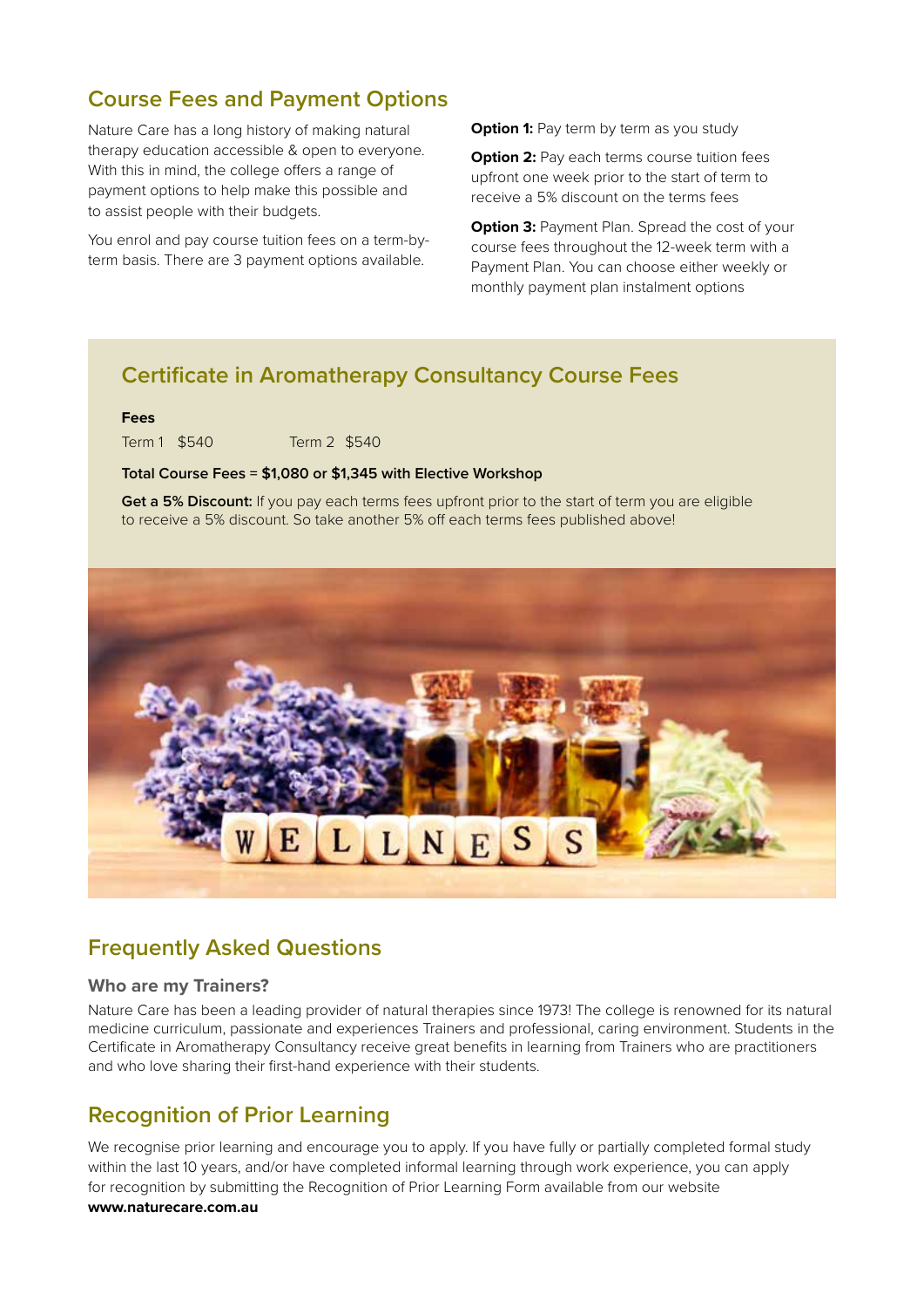## **Aromatherapy Study Options and Career Paths**

| <b>COURSE</b>                                                      | <b>OUTCOME</b>                                                                                                                                                |
|--------------------------------------------------------------------|---------------------------------------------------------------------------------------------------------------------------------------------------------------|
| <b>AROMATHERAPY</b><br><b>ESSENTIALS</b><br>(SHORT COURSE)         | <b>PERSONAL GROWTH</b><br>OR TASTE TEST FOR A<br><b>CAREER CHANGE</b>                                                                                         |
| <b>CERTIFICATE IN</b><br><b>AROMATHERAPY</b><br><b>CONSULTANCY</b> | <b>PRODUCT EDUCATOR &amp; SALES;</b><br><b>WELLNESS PROFESSIONAL;</b><br><b>HOME BASED BUSINESS;</b><br><b>IDEAL ADJUNCT FOR</b><br><b>MASSAGE THERAPISTS</b> |

### **DID YOU KNOW?**

**The global aromatherapy market generated \$1.2 billion revenue in 2017, due to rising awareness about the therapeutic use of essential oils and increasing consumer preferences towards natural products, and increasing prevalence of lifestyle diseases.**

*Source: P&S Market Research Report 2014 - 2025*